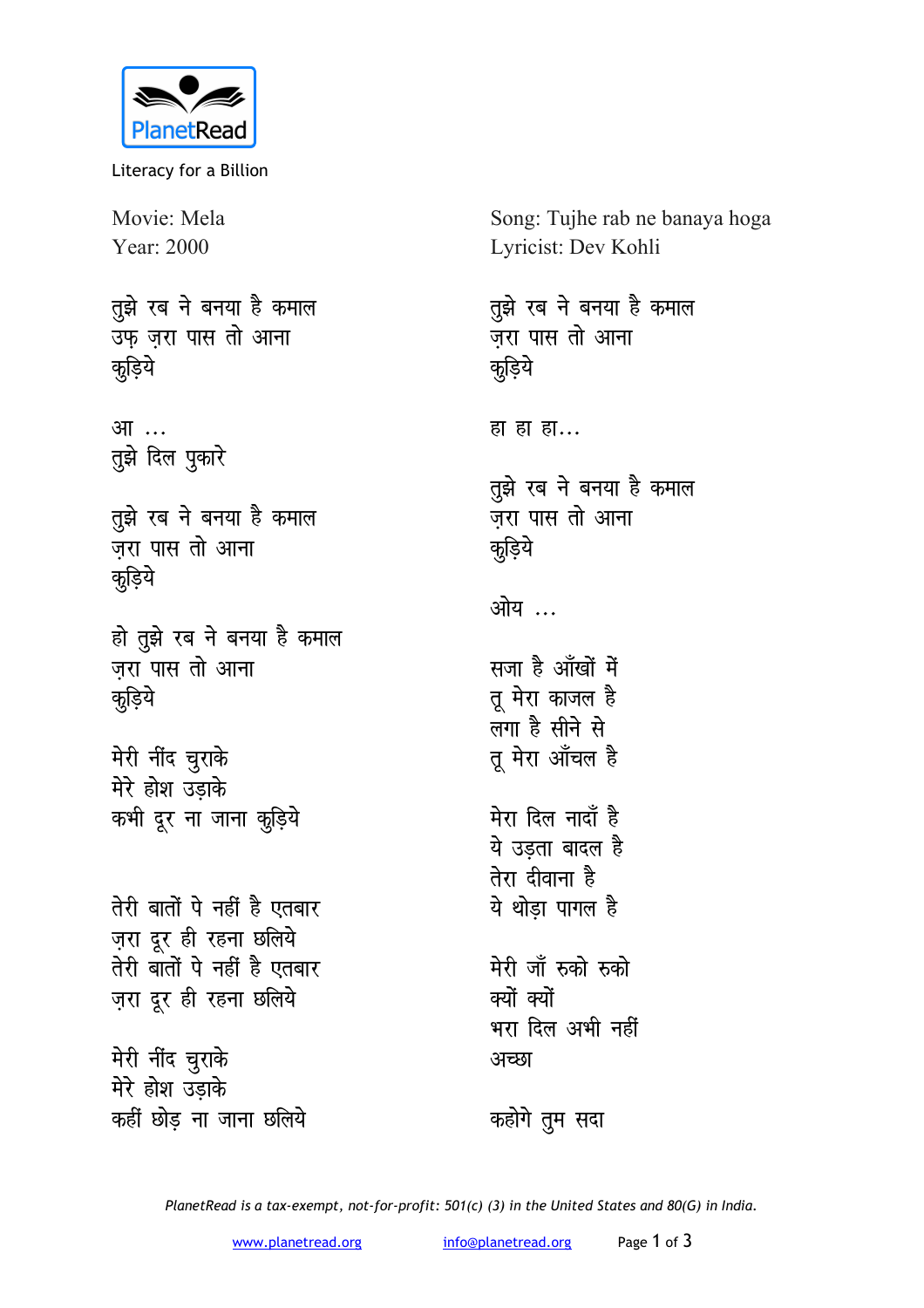

Literacy for a Billion

| कि जानाँ जाना नहीं          | पूरा करेंगे<br>आ …         |
|-----------------------------|----------------------------|
| हो …                        |                            |
| नई प्यास जगाके              | आज कहा जो                  |
| नया रोग लगाके               | कल भी कहेंगे               |
| कभी दूर ना जाना कुड़िये     | आ …                        |
| तेरी बातों पे नहीं है एतबार | आज कहा जो                  |
| ज़रा दूर ही रहना छलिये      | आ …                        |
|                             | कल भी कहेंगे               |
| हो तुझे रब ने बनया है कमाल  |                            |
| जरा पास तो आना              | मेरे सर की कुसम            |
| कुड़िये                     | तेरे सर की कुसम            |
|                             |                            |
| आ …                         | तू है मेरा ही सनम          |
| तुझे दिल पुकारे             | मैं हूँ तेरा ही सनम        |
| तुझे दिल पुकारे             |                            |
|                             | ऐसे सपने दिखाके            |
| राधा                        | मुझे अपना बनाके            |
|                             | कहीं छोड़ ना जाना छलिये    |
|                             | हो तुझे रब ने बनया है कमाल |
| तू जो कहेगा                 | ज़रा पास तो आना            |
| आ आ                         | कुड़िये                    |
| हम वो करेंगे                |                            |
| आ …                         | हो तुझे रब ने बनया है कमाल |
|                             | ज़रा पास तो आना            |
| सातों जनम अब                | कूड़िये                    |
| साथ रहेंगे                  |                            |
| आ …                         | मेरी नींद चुराके           |
|                             | मेरे होश उड़ाके            |
| मरके भी वादा                | कभी दूर ना जाना कुड़िये    |

PlanetRead is a tax-exempt, not-for-profit: 501(c) (3) in the United States and 80(G) in India.